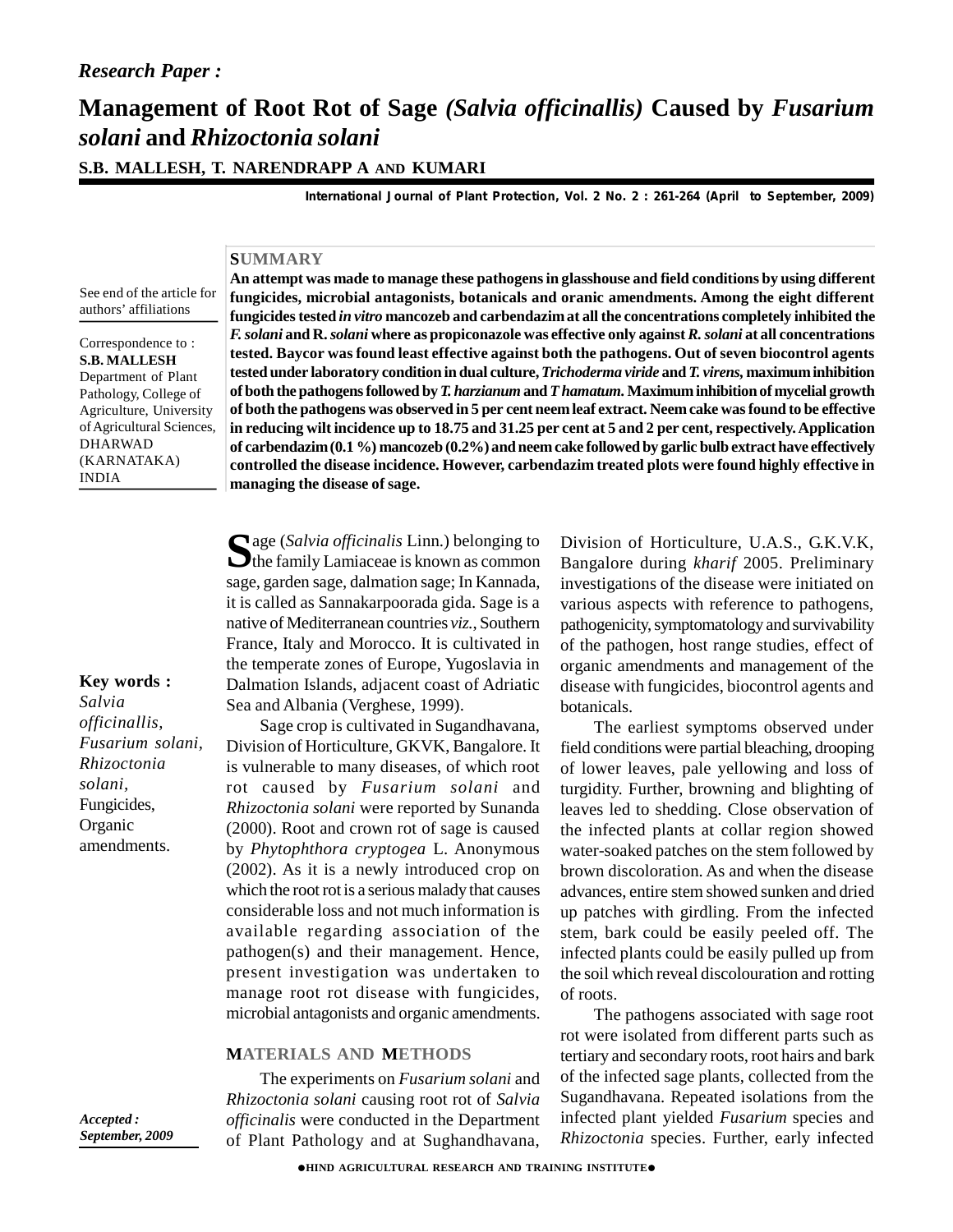plants invariably yielded*Fusarium* spp. Under subsequent infection both *Fusarium* and*Rhizoctonia* were isolated.

## **RESULTS AND DISCUSSION**

Among the contact fungicides tested, mancozeb was found to be effective with cent per cent inhibition of mycelial growth at all the concentrations against *F. solani* and *R. solani.* Least per cent inhibition was noticed in chlorothalonil followed by captan against *F. solani* whereas captan followed by chlorothalonil has least per cent mycelial inhibition against *R. solani.* Among the systemic fungicides tested against *F. solani* and *R. solani,* carbendazim recorded cent per cent inhibition followed by benomyl at 0.1 per cent. Propiconazole at all the concentrations completely inhibit the mycelial growth of *R. solani,* whereas, in case of *F. solani* maximum inhibition of 77.77 per cent was noticed at 0.1 per cent concentration of propiconazole. The least inhibition (17.40 and 9.72 per cent) was noticed in baycor against *F. solani* and *R. solani,* respectively (Table 1 and 2).

The results obtained are on concordant with the results of many workers such as Gangopadhyay and Grover (1985), Chauhan *et al.* (1988) and Verma and Singh (1999) who have reported carbendazim as most effective chemical against *F. solani* and *R. solani.* Similarly, Beti and Irani (1996) and Sud *et al.*(1999) found mancozeb as most effective chemical in controlling *F. solani* and *R. solani.*

*In vitro* evaluation of biocontrol agents (Table 3)

revealed stronger antagonism by *T. viride* (TY-23) and *T. virens* (TYS-12). All the species of *Trichoderma* showed more hyphal inhibition compared to bacterial antagonists. This can be attributed to higher competitive ability of *Trichoderma* spp. against *F. solani. Trichoderma virens* (TYS-12) and *T. viride* (TY-23) were found to be the best bioagents to inhibit the growth of *F. solani* and *R. solani* followed by *T. harzianum* and *T. hamatum.* Least per cent mycelial inhibition was noticed in case of *B. subtilis* isolate (33.14% and 11.11%), followed by *Pseudomonas* isolate (40.36% and 48.51%) against *F. solani* and *R. solani,* respectively. The results were in agreement with many workers on various species of *Fusarium* and *Rhizoctonia* by using *T. Viride* and *T. Virens.* Duda and Sierota (1987) found that *T. viride* and *T. virens* were effective biocontrol agents against damping off of scot pine caused by *F. oxysporum* and *R.. solani.* Mukhopadhyaya *et al.*(l989) observed the control of collar rot and root rot of chickpea by the application of wheat saw dust preparation of *T. harzianum.*

Organic amendments in the form of oil cakes, crop residues dried and fresh leaves, green manures and FYM (compost) significantly reduces the soil borne plant pathogens. These amendments promote biological activity by providing nutrients and favourable conditions for the antagonists. In the present study, addition of Neem cake, Pongamia cake, Groundnut cake, Eupatorium dried leaves and FYM as soil amendments gave good protection against root rot disease of sage. Neem cake was found

|         | Table 1: In vitro evaluation of different fungicides against Fusarium solani |                |                                           |                |                |                |        |
|---------|------------------------------------------------------------------------------|----------------|-------------------------------------------|----------------|----------------|----------------|--------|
| Sr.     |                                                                              |                | Per cent mycelial inhibition over control |                |                |                |        |
| No.     | Non systemic fungicides                                                      |                | Concentrations (in per cent)              |                |                |                | Mean   |
|         | Common name                                                                  | Trade name     | 0.025                                     | 0.05           | 0.1            | 0.2            |        |
| 1.      | Captan                                                                       | Captan 50 WP   | $45.16(42.65)$ **                         | 60.92 (51.25)  | 72.22 (58.12)  | 83.33 (65.92)  | 65.51  |
| 2.      | Chlorothalonil                                                               | Kavach 75 WP   | 55.55 (48.20)                             | 61.11 (51.33)  | 66.66 (51.33)  | 72.22 (58.37)  | 63.88  |
| 3.      | Mancozeb                                                                     | Indofil-M45    | 100.00 (10.02)                            | 100.00(10.02)  | 100.00 (10.02) | 100.00 (10.02) | 100.00 |
|         | Mean                                                                         |                | 66.90                                     | 74.01          | 79.62          | 85.18          |        |
|         | $S.E.+$                                                                      |                |                                           |                | 0.08           |                |        |
|         | C.D. $(P=0.01)$                                                              |                |                                           |                | 0.25           |                |        |
|         | Systemic fungicides                                                          |                | Concentrations (in per cent)              |                |                | Mean           |        |
| Sr. No. | Common name                                                                  | Trade name     | 0.01                                      | 0.025          | 0.05           | 0.1            |        |
| 1.      | Bitertanol                                                                   | Baycor 25 WP   | $2.40(8.82)$ **                           | 11.29(19.71)   | 22.40 (28.31)  | 33.50 (35.42)  | 17.4   |
| 2.      | Benomyl                                                                      | Benomyl 50 WP. | 83.14 (65.58)                             | 88.69 (70.27)  | 93.33 (75.16)  | 100.00 (89.42) | 91.29  |
| 3.      | Carbendazim                                                                  | Bavistin 50WP. | 100.00 (89.42)                            | 100.00 (89.42) | 100.00 (89.42) | 100.00 (89.42) | 100.0  |
| 4.      | Hexaconazole                                                                 | Contaf 5 EC.   | 33.51 (35.42)                             | 44.62 (41.88)  | 61.11 (51.50)  | 65.55 (54.21)  | 51.19  |
| 5.      | Propiconazole                                                                | Tilt 25 EC     | 61.11 (51.50)                             | 66.66 (54.68)  | 72.22 (58.19)  | 77.77 (61.86)  | 69.44  |
|         | Mean                                                                         |                | 56.02                                     | 62.25          | 69.81          | 75.36          |        |
|         | $S.E. \pm$                                                                   |                |                                           |                | 0.10           |                |        |
|         | $C.D. (P=0.01)$                                                              |                |                                           |                | 0.30           |                |        |

\* \* Figures in the parenthesis are Arcsine transformed values

**[***Internat. J. Plant Protec., 2 (2) Oct., 2009 - March, 2009***]**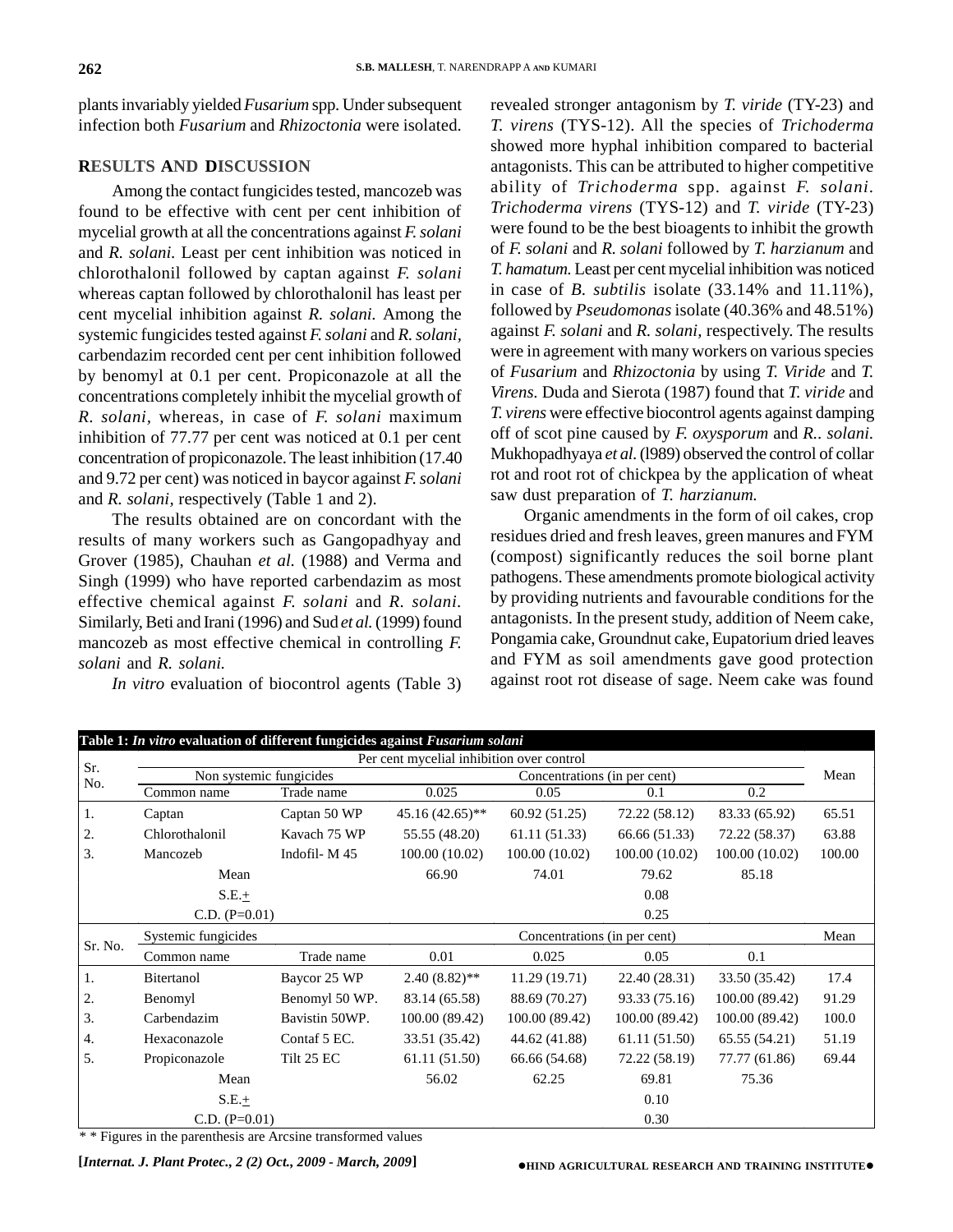|         | Table 2: In vitro evaluation of different fungicides against Rhizoctonia solani |                              |                                           |                |                |                |        |
|---------|---------------------------------------------------------------------------------|------------------------------|-------------------------------------------|----------------|----------------|----------------|--------|
| Sr.     |                                                                                 |                              | Per cent mycelial inhibition over control |                |                |                |        |
| No.     | Non systemic fungicides                                                         | Concentrations (in per cent) |                                           |                |                | Mean           |        |
|         | Common name                                                                     | Trade name                   | 0.025                                     | 0.05           | 0.1            | 0.2            |        |
| 1.      | Captan                                                                          | Captan 50 WP                 | $0.00(0.70)*$                             | 11.11(3.40)    | 38.88 (6.25)   | 70.00 (8.39)   | 29.99  |
| 2.      | Chlorothalonil                                                                  | Kavach 75 WP                 | 44.44 (6.74)                              | 64.44(8.05)    | 70.00 (8.39)   | 80.00 (8.97)   | 64.72  |
| 3.      | Mancozeb                                                                        | Indofil - $M$ 45             | 100.00 (10.02)                            | 100.00(10.02)  | 100.00(10.02)  | 100.00(10.02)  | 100.00 |
|         | Mean                                                                            |                              | 48.14                                     | 58.51          | 69.62          | 83.33          |        |
|         | $S.E. \pm$                                                                      |                              |                                           |                | 0.007          |                |        |
|         | $C.D. (P=0.01)$                                                                 |                              |                                           |                | 0.02           |                |        |
| Sr. No. | Systemic fungicides                                                             |                              | Concentrations in per cent                |                |                |                | Mean   |
|         | Common name                                                                     | Trade name                   | 0.01                                      | 0.025          | 0.05           | 0.1            |        |
| 1.      | Bitertanol                                                                      | Baycor 25 WP                 | $1.11(6.04)$ **                           | 4.44(12.16)    | 11.11 (19.47)  | 22.22 (28.12)  | 9.72   |
| 2.      | Benomyl                                                                         | Benomyl 50 WP.               | 72.22 (58.37)                             | 80.00 (63.43)  | 88.88 (70.52)  | 100.00 (89.42) | 85.27  |
| 3.      | Carbendazim                                                                     | Bavistin 50WP.               | 100.00 (89.42)                            | 100.00 (89.42) | 100.00 (89.42) | 100.00 (89.42) | 100.00 |
| 4.      | Hexaconazole                                                                    | Contaf 5 EC.                 | 86.66 (68.57)                             | 94.44 (76.36)  | 100.00 (89.42) | 100.00 (89.42) | 95.27  |
| 5.      | Propiconazole                                                                   | Tilt 25 EC                   | 100.00 (89.42)                            | 100.00 (89.42) | 100.00 (89.42) | 100.00 (89.42) | 100.00 |
|         | Mean                                                                            |                              | 72.00                                     | 75.80          | 80.00          | 84.44          |        |
|         | $S.E.+$                                                                         |                              | 0.04                                      |                |                |                |        |
|         | $C.D. (P=0.01)$                                                                 |                              | 0.11                                      |                |                |                |        |

\* Figures in the parenthesis are square root transformed values

\*\* Figures in the parenthesis are Arcsine transformed values

|         |                               | Table 3 : In vitro evaluation of microbial antagonists against Fusarium solani and Rhizoctonia solani (duel culture technique) |                     |  |  |
|---------|-------------------------------|--------------------------------------------------------------------------------------------------------------------------------|---------------------|--|--|
| Sr. No. | Microbial antagonists         |                                                                                                                                | Per cent inhibition |  |  |
|         |                               | Fusarium solani                                                                                                                | Rhizoctonia solani  |  |  |
| 1.      | Bacillus subtillis            | 33.14 (32.61)                                                                                                                  | 11.11(10.59)        |  |  |
| 2.      | Pseudomonas fluorescens       | 40.36 (40.51)                                                                                                                  | 48.51 (48.32)       |  |  |
| 3.      | Trichoderma virens (TVS 12)   | 94.81 $(93.85)**$                                                                                                              | 95.55 (94.58)       |  |  |
| 4.      | Trichoderma viride (TV 23)    | 94.44 (93.48)                                                                                                                  | 94.44 (93.48)       |  |  |
| 5.      | Trichoderma harzianum (TH 10) | 72.40 (72.18)                                                                                                                  | 61.29(61.81)        |  |  |
| 6.      | Trichoderma hamatum (THM 138) | 66.47 (66.14)                                                                                                                  | 86.47 (86.14)       |  |  |
| 7.      | Trichoderma konigii (Tk 2014) | 63.14(63.14)                                                                                                                   | 70.73 (70.73)       |  |  |
|         | $S.E. +$                      | 0.39                                                                                                                           | 0.40                |  |  |
|         | $C.D. (P=0.01)$               | 1.64                                                                                                                           | 1.70                |  |  |

\*\* Figures in the parenthesis are Arcsine transformed values

to be significantly superior over all other amendments (Table 4). The superiority of this amendment may be due to release of some inhibitory substances on decomposition, affecting the population of pathogen. Besides the nutrient content of these amendments may have a possible role in enhancing the host growth and vigour, increasing antagonistic microbial activity enabling them to withstand or resist to the attack of pathogen. Several earlier workers reported that varied concentrations (0.5 to 5%) of amendments effectively reduced soil bone diseases (Papavizas, 1973; Kotasthane and Gupta, 1986).

Field experiments were carried out in sick soil of sugandhavana during Feb. 2004-June-2004 to manage the root rot disease using fungicides, biocontrol agents and botanicals and organic amendments. The two fungicides *viz.*, carbendazim (0.1 %), mancozeb (0.2 %) two organic amendments namely, neem cake  $(250 \text{ g} / \text{m}^2)$  and pongamia cake (250 g / m2), *Trichoderma viride* (TV 23) and *T. virens* (TVS 12) (5 g/plants) were evaluated individually against *F. solani* and *R.. solani* the incitant of root rot disease in sage (Table 5).

All the plots drenched with chemicals significantly reduced the disease over control. However, maximum disease reduction was recorded in carbendazium (0.1 %) and mancozeb (0.2%) These results are comparable with findings of Lakshmi and Jayarajan, (1987) and Rathnamma (1994) who reported that MEMC, thiram and carbendazim effectively checked the growth of *F. solani.* Although *T. viride* and *T. virens* were found highly effective *in vitro* condition, but have little antagonistic effect in the natural

**[***Internat. J. Plant Protec., 2 (2) Oct., 2009 - March, 2009***]**